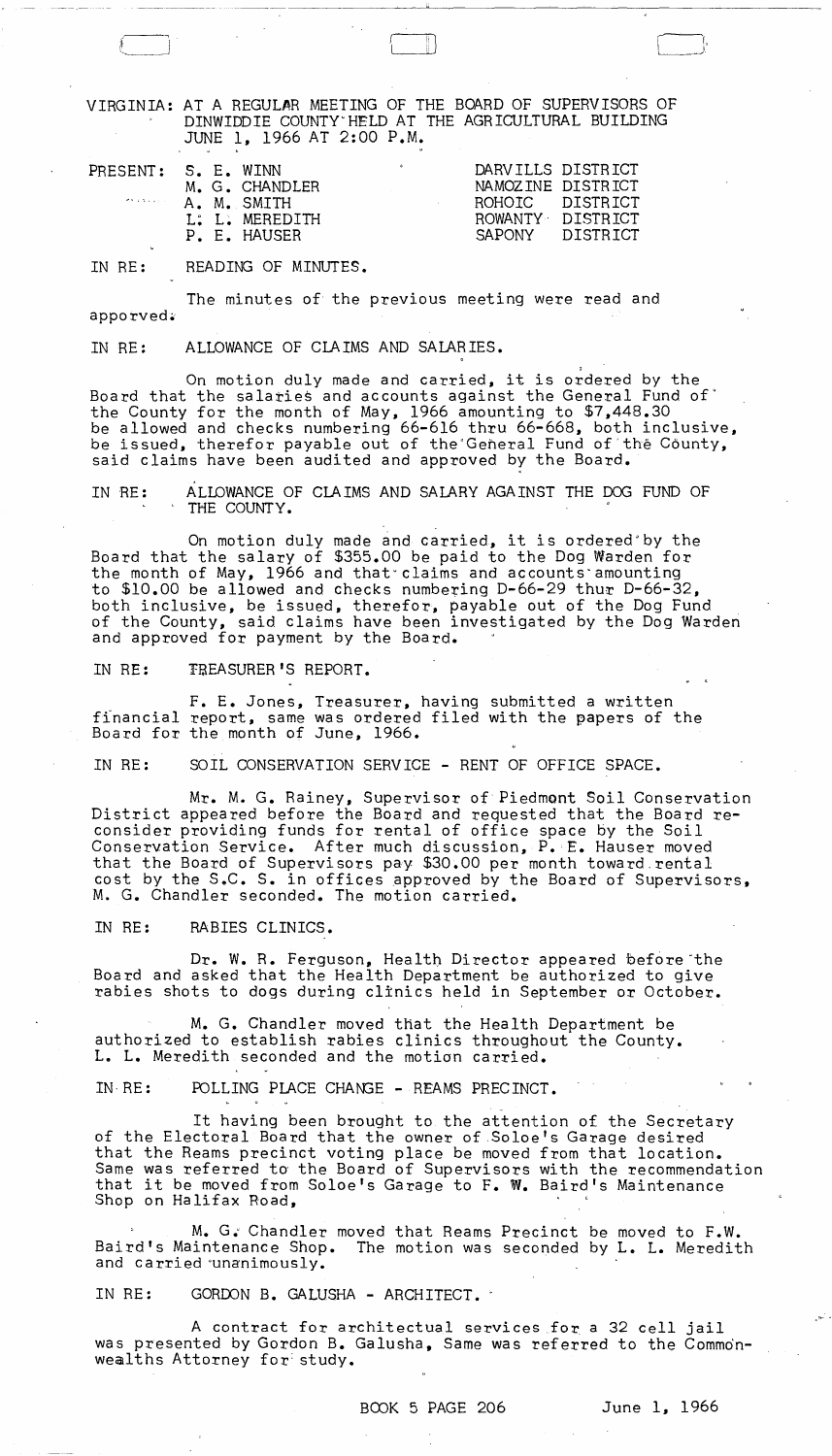IN RE: COUNTY TAGS FOR FIREMAN.

There was read a letter from Carson Volunteer Fire Dept. requesting that Dinwiddie County follow the policy established by Prince George County in givingtto each volunteer fireman a free county tag.A lengtly discussion followed.

L. L. Meredith moved that beginning in 1967. one county tag be issued free of charge to each actual member of the Carson Vol. Fire Dept·. residing in Dinwiddie County and that the same priviledge be extended to the other volunteer fire departments at their request. The motion was seconded by P. E. Hauser and carried.

IN RE: IDG POUND.

Mrs. Margie Andrews appeared before the Board and stated that a considerable number of dead dogs have been placed in woods near her home. A. W. Chappell, Dog Warden suggested that the county construct a dog pound and incinerator. The Chairman appointed A. W. Chappell and A. T. Baskerville as a committee to locate sutiable land' for construction of a dog pound.

IN RE: R0AD' IMPROVEMENTS - Rt.670,666,688 and 705.

James W. Harwell, Rt. 2 Dinwiddie Virginia appeared before the Board and presented a petition requesting that the unpaved portions of Rt. 670, 666, 688 and 705 be hardsurfaced. The petition was handed to the Resident Engineer of the Department of Highways.

IN RE: PLAT - DOGWOOD ACRES SUBDIVISION.

A Plat of Dogwood acres Subdivision containing 12 lots having been presented to the Board for its approval, said plat having been approved by the HighwaysDepartment and the Department of Health. Motion was duly made and carried that this Board approves said plat'as presented with the requirement that each lot must have the approval of the Department of Health prior to the issuance of a building permit and the Clerk is directed to admit this plat to record when so requested.

IN RE:  $PLAT - B.D. BOT$ .

A plat of .45 acres was presented for approval by B.D. Botts. Said plat was approved by the Board only as an addition to his present land and stipulated that it was not approved as a building site due to insufficient acreage.

IN RE: MICRO-FILM READER - PRINTER.

Upon the request of H. B. Batte, Clerk, L. L. Meredith moved that the Clerk be authorized to purchase microfilm reading and printing equipment in an amount not exceeding \$3,500, from excess clerks fees subject to approval of the State Compensation Board. M. G. Chandler seconded and the motion carried.

IN RE: HUNTING & FISHING LICENSE AGENCIES.

Upon the recommendation of H. B. Batte, Clerk,  $M_{\bullet}$ tG. ::Chandler moved that fout or five agencies for the sale of Hunting and fishing licenses be established in the county by the Commission of Game and Inland Fisheries. L. L. Meredith seconded and the motion carried.

IN RE: SECONDARY ROADS RIGHT OF WAY.

There was a discussion with the Resident Engineer concerning<br>procurement of right of way for Secondary roads in Dinwiddie County. The Engineer reported that sometimes John Mansville and Continental Can Corp. have held up road reconstruction by not providing right of way even though other property owners had provided sufficent right of way.

L; L; Meredith moved that this Board request Continental Can and John-Mansville to cooperate in providing right of way on unsurfaced Secondary roads in Dinwiddie whim are under consideration by the Board of Supervisors'and Virginia Dept. of Highways for reconstruction and hard surfacing, M. G. Chandler seconded. The motion carried unanimously and the Executive Secretary was directed to convey this motion to Continental Can Co. and John-Mansville.

 $\frac{1}{2}$